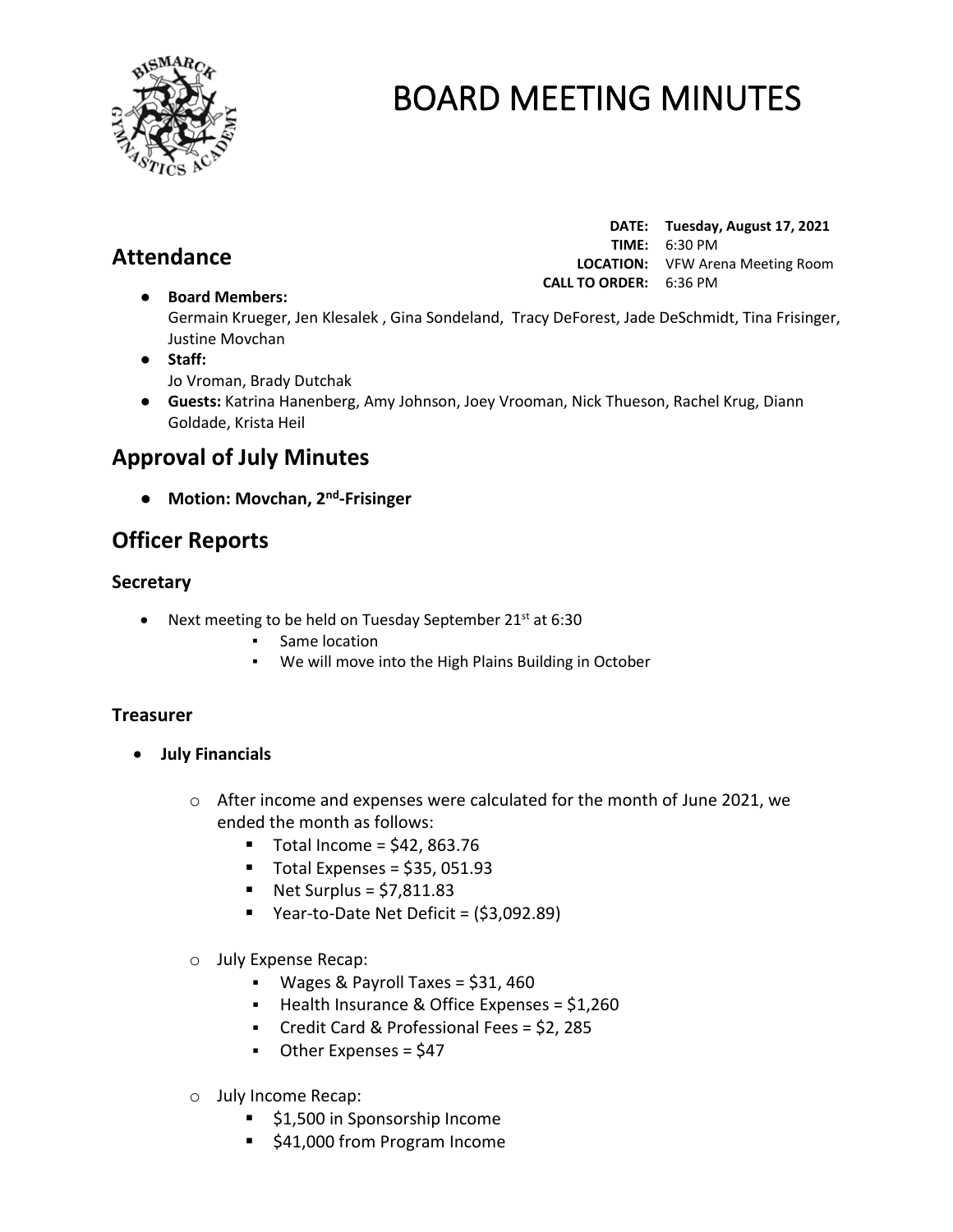

- \$364 from Other Income
- Sondeland mentioned that adjustments can only be made for the next month.
- **Motion: Frisinger, 2nd -DeForest**

## **Padgett**

- Joey Vrooman with Padgett talked about some adjustments that he had to make with the financials. There was income that was in the wrong category so he did a re-classification, but noted that this would not affect the fiscal year budget.
	- o About \$4,000 in wages were moved from the Rec category to the Comp category

### **Vice Chair**

● No Report

# **Chair**

No Report

# **Business/Program Reports**

# *Competitive Program Report*

### **Optional Levels:**

- The optional group was able to add in some Olympic year team bonding as we held early morning watch parties for Team Finals and All-Around Finals for Women's Gymnastics
- Skills testing for all USAG levels was held August 9-12. The end of the summer is the ideal time to test as it's the end of "upgrade season" and the beginning of pre-season workouts where the girls will start training skills more specific to their routines. A large majority of the skills tested were skills required for each perspective level, while some skill progressions were included to prepare the girls for skills that come in the next levels.
- The final schedule for the school year has been released
	- o Level 6-9 group will practice from 3:45-6:15 Monday-Thursday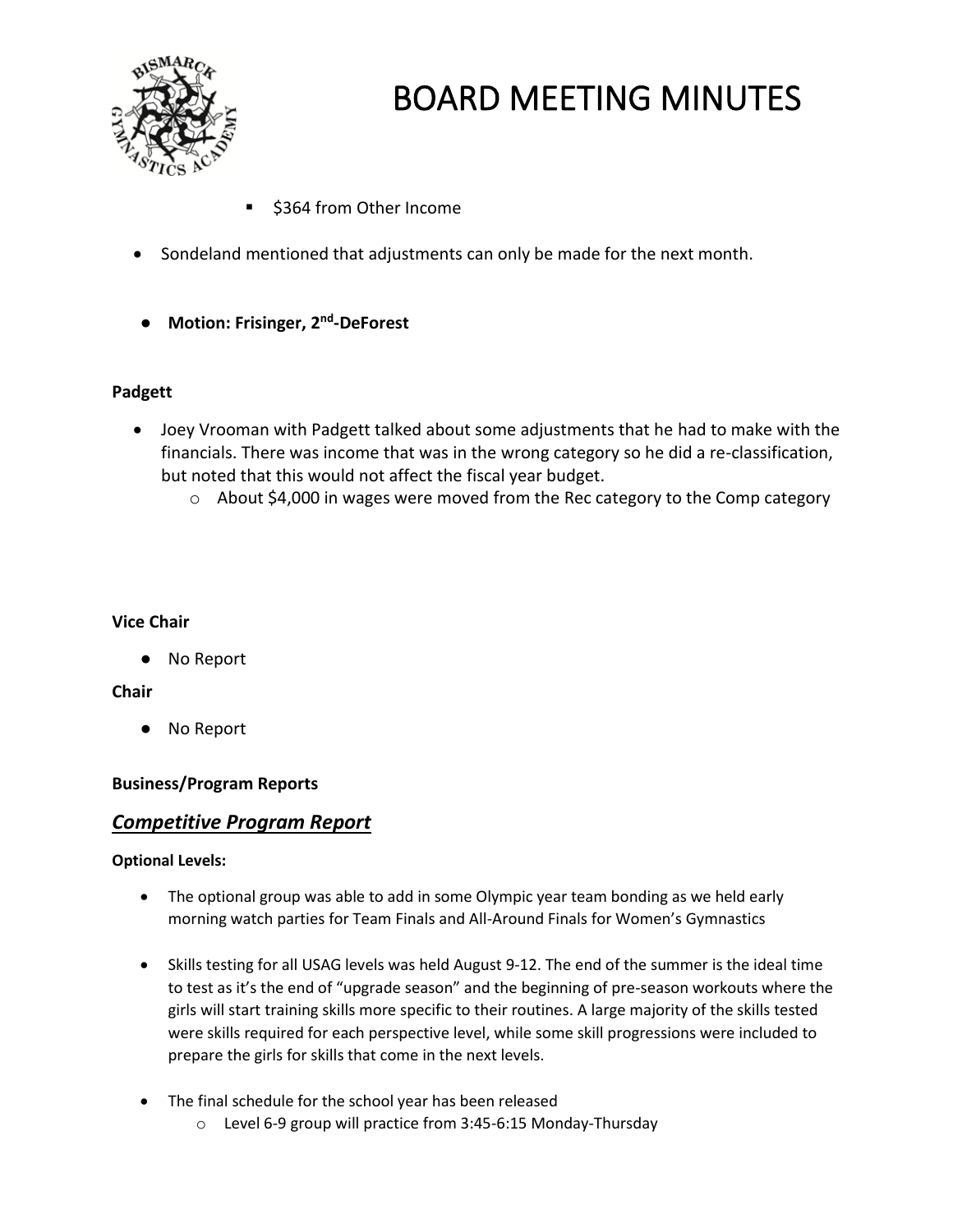

- o Level 3-5 group will practice from 5:15-7:45 Monday-Thursday
- o Pre-Comp group will practice from 5:45-7:15 Tuesday and Thursday
- A USAG parent meeting was held on August 12 to discuss some concerns about the program that came up. During the meeting Torrea went over the competitive leotards for the upcoming season, the tentative meet schedule and the Team Handbook.
	- o The leotards are projected to cost around \$250 a piece.
	- $\circ$  Torrea has been working with Jo to brainstorm some fundraising ideas that could help parents with the cost of the leotards
- The tentative meet schedule has been released. One additional meet will be added for the level 6/7 group so that each level has the opportunity to attend at least 6 meets this coming season.
- We are hoping the University of Minnesota Gymnastics Team hosts a home meet while we are in Minneapolis so that we can offer the girls a team bonding experience.

### **Compulsory Levels:**

- Going into July, the training compulsory levels were able to work on upgrades and learn new skills above their levels.
- Torrea has started to build a permanent cardio program that is incorporated into the practices on Tuesdays and Thursdays to help improve endurance during competitions and overall performance for safe skill building.

# *Recreational Program Report*

- A job offer was extended to Brady Dutchak as BGA's Recreational Sports Program and Facilities Manager at the end of July, with a starting date early in August.
- As Brady transitions in to his new role, Torrea has continued scheduling, lesson planning and putting out weekly rotation schedules while Jo has assisted with staff management.
- We are still working together to come up with a tentative schedule for our upcoming 2021-2022 Session 1.

### **Tentative Class offerings are as follows:**

Parent-Tot: 8 Tumbling Tots: 18 Hot Shots: 2 Beginner Girls: 11 Beginner Tumbling: 10 Intermediate Girls: 6 Intermediate Tumbling: 5 Advanced Girls: 2 Advanced Tumbling: 2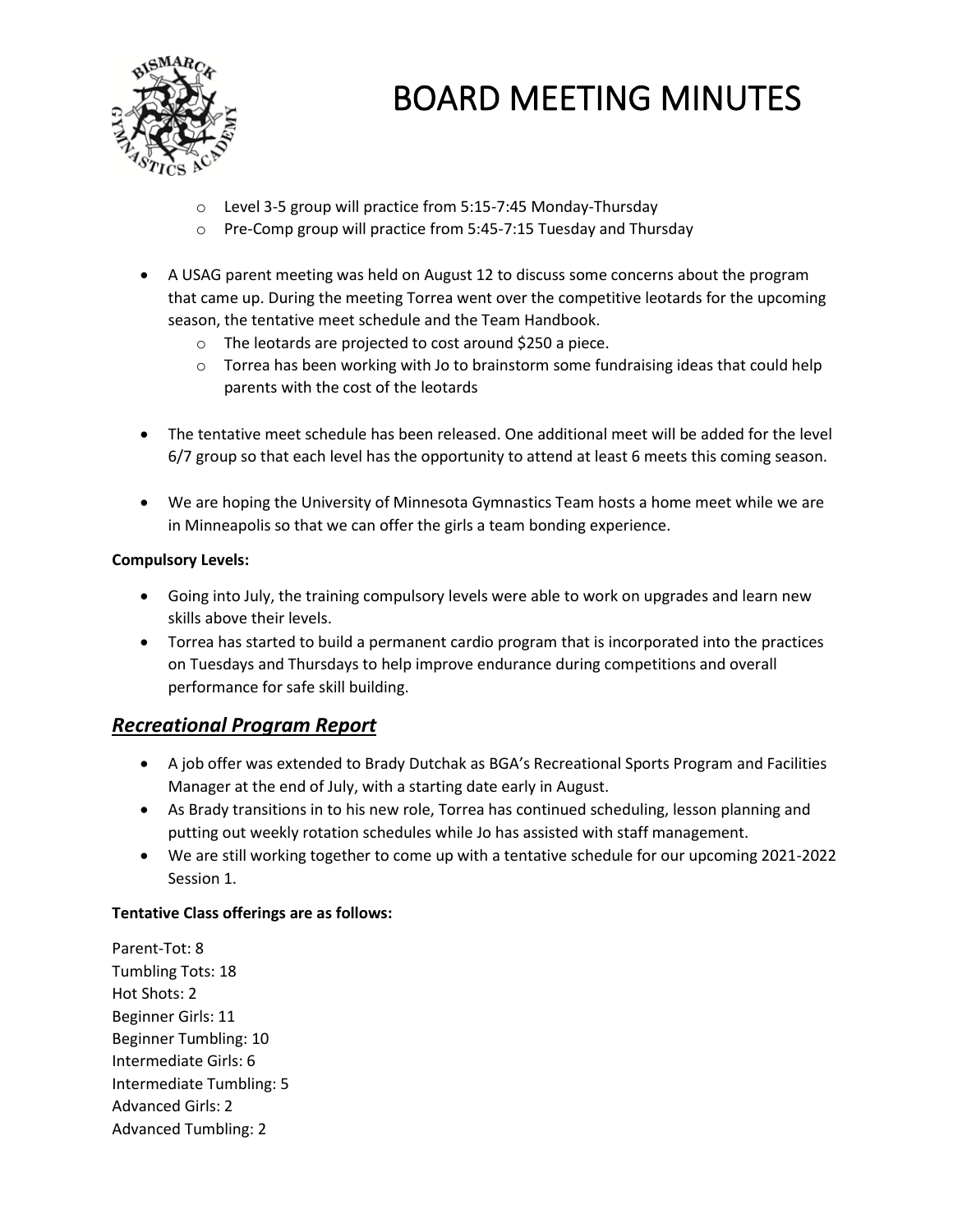

## Total Recreational Class Offerings is 64

We also plan to offer 1 homeschool open gym, 1 regular open gym, and 1 birthday party for the upcoming session.

#### **Show Team:**

- Show team had two performances, Riverwalk and the Larks game.
- The kids worked hard in the month of July to create a show they were happy with and got to add some upgraded skills.
- At the Riverwalk, the kids got to do demonstrations during the day and help out with the course for the younger kids.
- At the Larks game the kids had the opportunity to fundraise and came home with almost \$450 and were excited to sell tickets to the audience.

### **High School:**

- Torrea worked with Jade throughout the month of July in preparation for our school year scheduling. Jade's recommendations made the process go much smoother than in the past and both programs will have ample use of the equipment during the "prime time" gym time.
- Rachel requested gym time for some high school athletes who participate in additional sports through the fall. The high school program will be offered gym time from 3:45-6:15 Monday-Thursday in addition to a 6:30-8:30 Monday night practice and a 10:00-12:00 practice on Saturday morning.
- Jade has been in communication with Dave Zittleman with BPS to further discuss the bars station set up. We are hoping to have the wheels in motion in the coming weeks to have some new equipment purchased soon.

#### **Office:**

- We are excited to welcome Brady Dutchak to the BGA family as the Recreational Sports Program and Facility Manager.
- Concussion base line testing management for team gymnasts has been initiated for the 2021- 2022 season. Jo is coordinating with Torrea to ensure concussion management follows new USAG Guidelines.
- CPR and First Aid training for all staff is being updated and implemented for the next session.
- Brady and Jo are in the process of renewing all employee memberships and ensuring education requirements are up to date.
- BGA has chosen to move to Universal as our representative company in staff apparel and online pro shop/holiday fan store
- BPRD has been completing various projects around the gym this month, including painting and installing kick plates on high traffic area doors.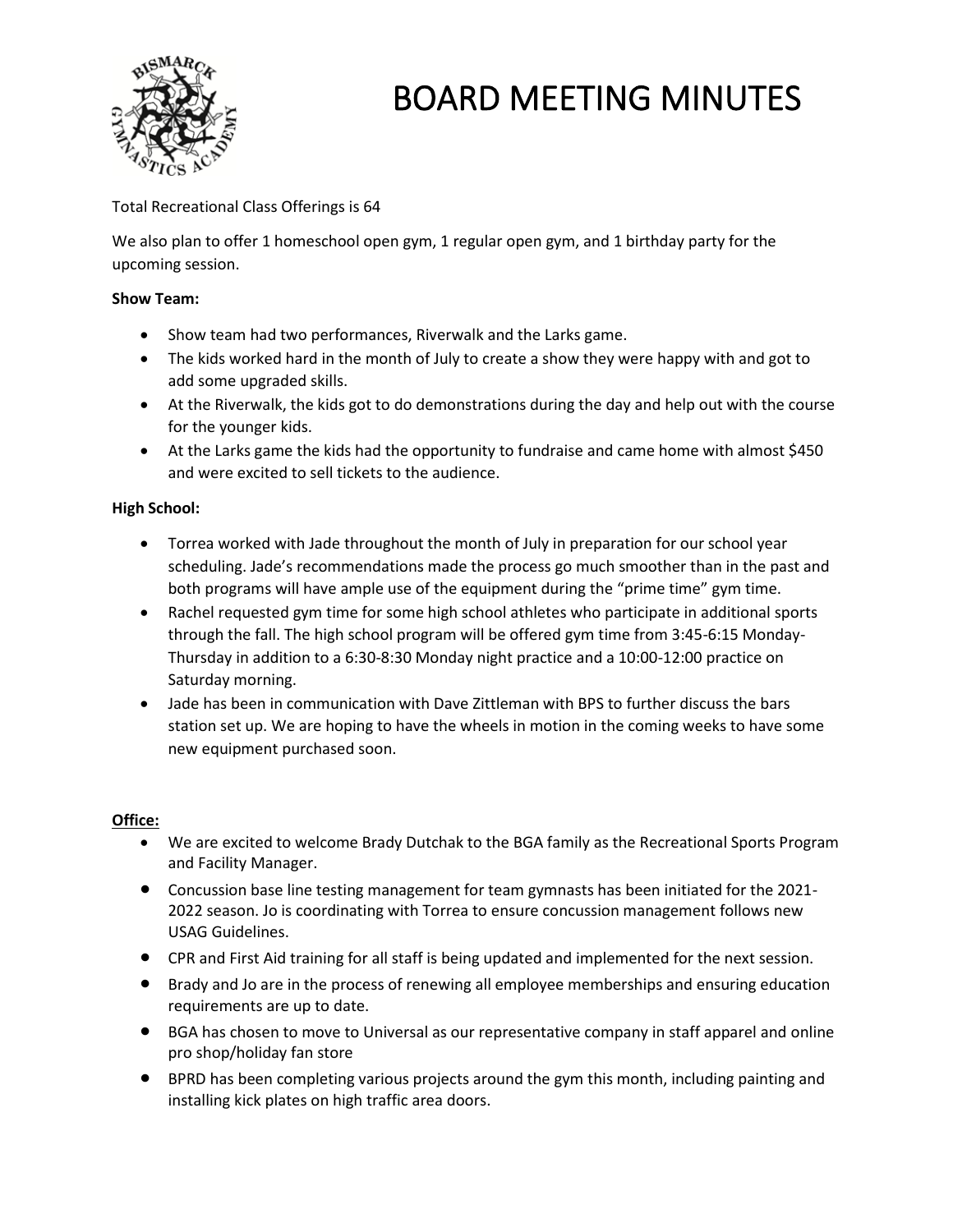

- Board of Directors Insurance application and supplemental materials have been turned into the underwriter and is in the process of renewal.
- We have been recruiting and interviewing rec coaches for our upcoming session, with incentive programs for referrals from current staff.

### **Fundraising:**

- **Car Washes:** BGA held its initial summer car wash partnering with Tires Plus on July 16<sup>th</sup>. Our 2<sup>nd</sup> car wash will be held Friday August 13<sup>th</sup> and we will again partner with Tires Plus in the North Dan's parking lot.
	- o **Car Wash #1 Summary**
		- Financial Goal- **\$500.00**
		- Actual Amount Raised- **\$847.25**
		- Expenses- \$87.98 (car soap, water, posterboard and markers for signs)
		- Total Profit- **\$759.27**
		- Purpose in the Gym- Undetermined Competitive Team Benefit
- **Scripts** We have families ordering cards and will continue to promote this throughout the year.
- **Pro-Shop:** The pro-shop has reopened for in person vending of leos, drinks, snacks, and BGA car/ water bottle stickers. We are considering offering BGA t-shirts to the in-person pro-shop after membership feedback.
- **Throwback** Fundraising options are being offered until supplies are depleted.
- **Gymnastics Night with the Larks:** BGA partnered with the Bismarck Larks along with BGA Black and Gold gems in a fundraising/community outreach event. The gems had their second performance since the Covid-19 shut down and then participated in the 50/50 raffle and the Miracle Minute. It was a great evening for the community to see our energetic and polite gymnasts.
	- o **Larks Summary:**
		- Financial Goal- Undetermined (New event for current staff and post COVID)
		- Amount Raised- **\$442.56**
		- Expenses- **\$25.00** (50/50 raffle permit), **\$2.13** (Ice for Cooler)
		- Total Profit- **\$415.43**
		- Purpose in the Gym- Undetermined Show Team Benefit

#### **Grants:**

• Our match grant request for the single rail pit bar has been approved by BPRD. We are currently waiting on invoicing and delivery of equipment. It was ordered on 7-8-21 and will take 6-8 weeks to arrive.

#### **Covid- 19:**

• The gym remains open at a level 6 welcoming pre- school/ day care classes, Hit open gym, homeschool classes. All guidelines and phases continue to follow Dept. of Health recommendations.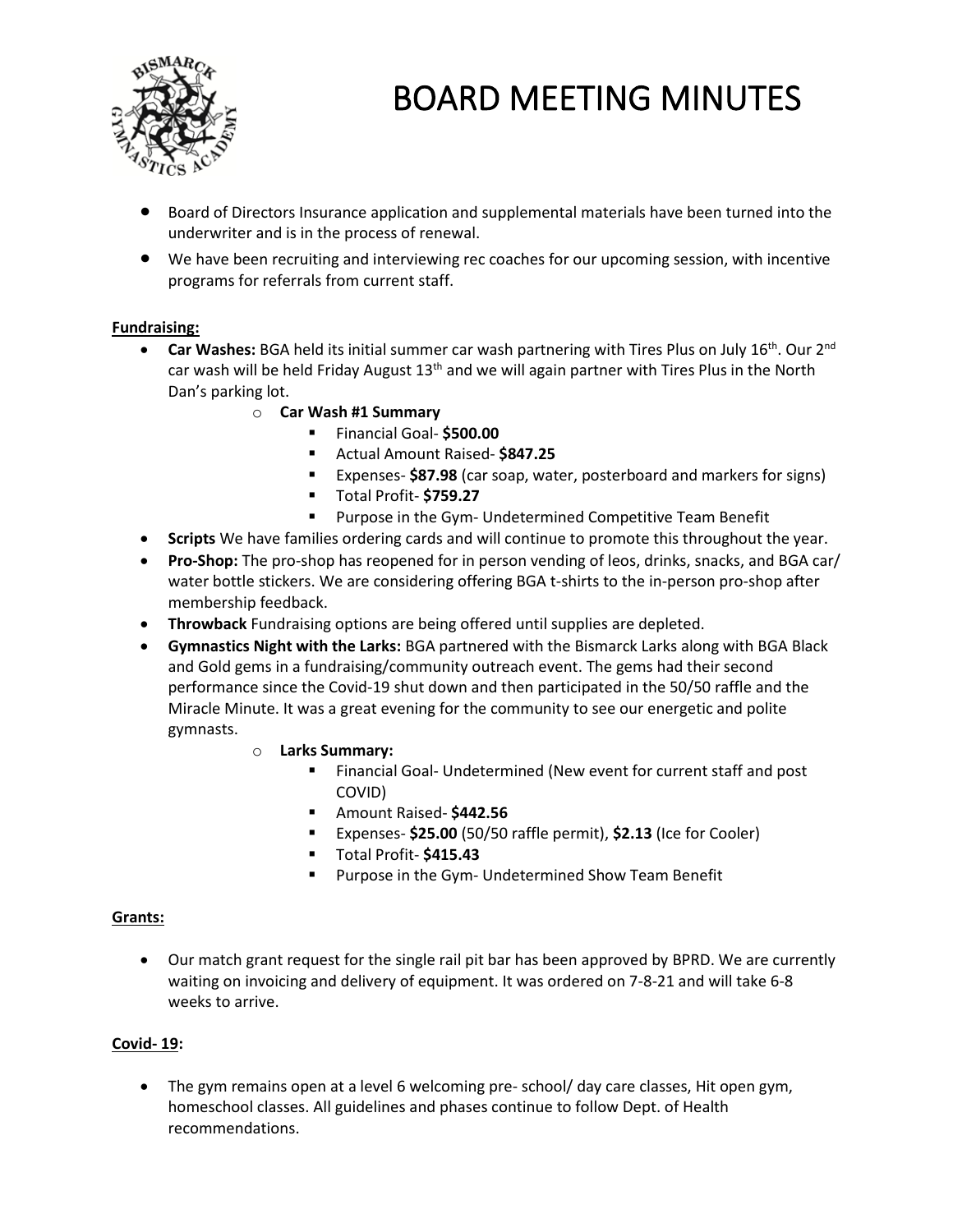

## **Charitable Gaming:**

• We have completed documentation listed by the checklist provided to BGA by AGS and have it available on Teams. We should now be able to submit all documentation for contract negotiation and application processes. We have met with Justin from AGS and discussed next steps in the application process.

### **Community Outreach:**

• We participated in the Larks game on Tuesday, July  $27<sup>th</sup>$  and the Family Day River Walk on Wednesday July 21 $st$ . BGA had staff and Board representation at the automotive safety basics class with Tires Plus on Tuesday July 13<sup>th</sup>. Jo and Brady will be appearing on KX News "Studio 701" on August 23<sup>rd</sup> for the 5 minute time slot and will show pre-recorded coaching as well.

### **Future Planning:**

• Tina and Jo have met and are planning the 2021-2022 fundraising calendar for BGA. We have a tentative scheduled outlined and will maximize partnerships in determining the best profit margins for BGA in product-based fundraisers while seeking out new opportunities in event based fundraising efforts.

### **Old Business**

- **Recreation Program Tuition**
	- The tuition update that was approved by the board has been updated on the website

#### **New Business**

- **Concussion Management Policy**
	- The concussion policy has been updated to follow compliance with USAG requirements.
	- All 4 office staff have had USAG concussion training
	- Klesalek will have our Healthcare Provider (Sanford) look over the policy and send back to the board for a final approval
- **Coaching Contracts**
	- The coaching contracts for Torrea and Gabby are in need of renewal
		- Both coaches will have a contract from September through May to ensure the training season is covered as well as the meet season
		- The renewal would take place in August